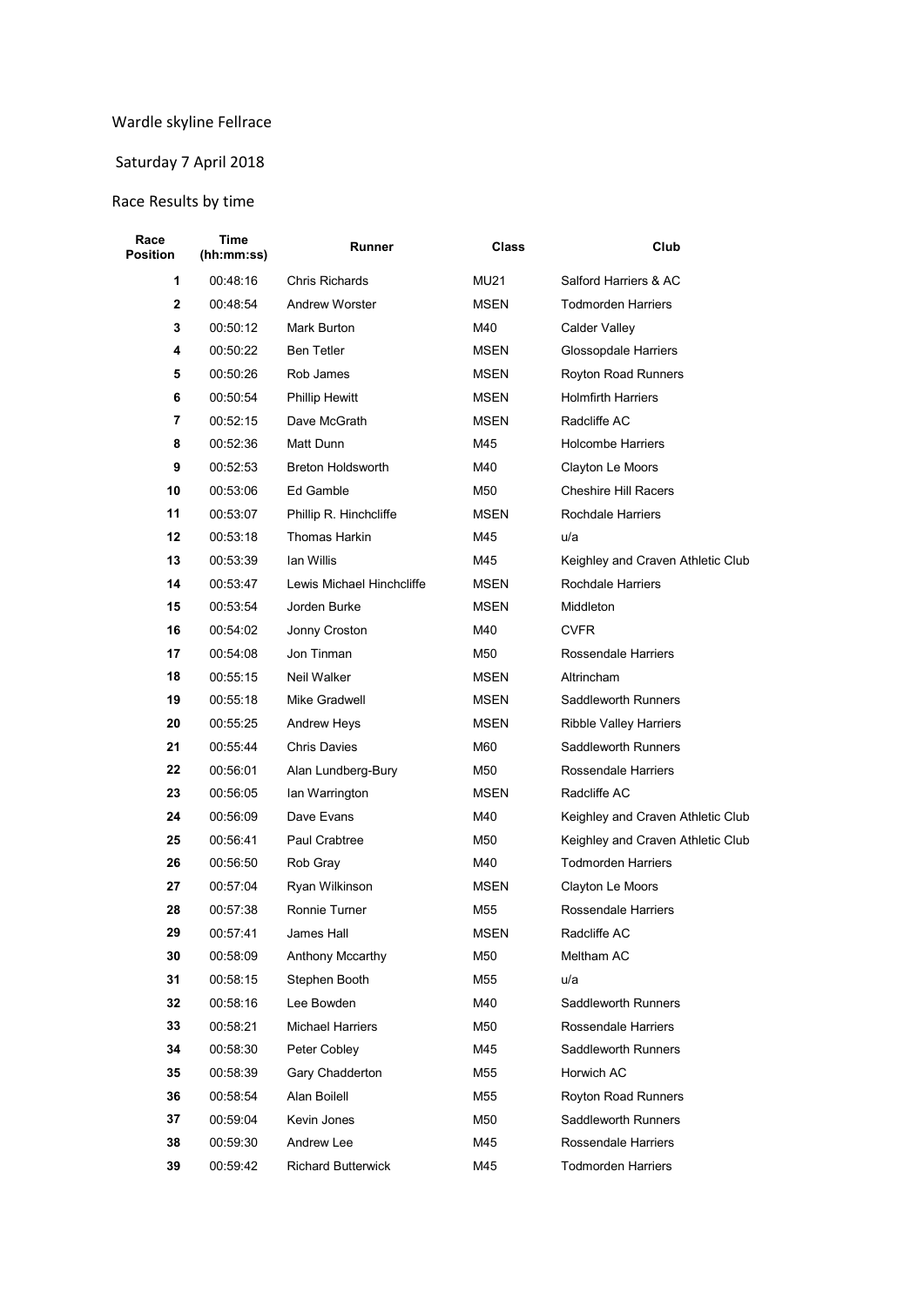| 40 | 00:59:45 | <b>William Cowe</b>     | M55         | Rossendale Harriers               |  |
|----|----------|-------------------------|-------------|-----------------------------------|--|
| 41 | 01:00:31 | Dave Copping            | M50         | Keighley and Craven Athletic Club |  |
| 42 | 01:00:44 | Robert Bolton           | M50         | u/a                               |  |
| 43 | 01:00:52 | Andy Buck               | M55         | <b>Steel City Striders</b>        |  |
| 44 | 01:00:54 | Pauline May             | WSEN        | <b>Todmorden Harriers</b>         |  |
| 45 | 01:01:02 | <b>Stuart Hutchtson</b> | MSEN        | Saddleworth Runners               |  |
| 46 | 01:01:07 | Alex Frost              | M50         | Rochdale Harriers                 |  |
| 47 | 01:01:33 | Paul Greenwood          | M40         | u/a                               |  |
| 48 | 01:01:46 | <b>Andrew Haines</b>    | <b>MSEN</b> | Radcliffe AC                      |  |
| 49 | 01:01:56 | Stephen Leak            | M55         | Rochdale Harriers                 |  |
| 50 | 01:02:17 | Anthony Leigh           | M40         | Rochdale Tri Club                 |  |
| 51 | 01:02:22 | Chris Graham            | M45         | u/a                               |  |
| 52 | 01:02:24 | <b>Martin Robers</b>    | M60         | <b>Todmorden Harriers</b>         |  |
| 53 | 01:02:35 | Stuart Wolstenholme     | M45         | <b>Todmorden Harriers</b>         |  |
| 54 | 01:02:39 | Dave Collins            | M60         | <b>Todmorden Harriers</b>         |  |
| 55 | 01:02:51 | Cecilia Cole            | WSEN        | <b>Manchester Harriers EAC</b>    |  |
| 56 | 01:03:07 | Ian Maudsley            | M40         | u/a                               |  |
| 57 | 01:03:13 | Andy Forbes             | M45         | <b>Todmorden Harriers</b>         |  |
| 58 | 01:03:24 | Danny Hirst             | <b>MSEN</b> | <b>Andems Runners</b>             |  |
| 59 | 01:03:27 | Jill Butterworth        | W45         | Rochdale Harriers                 |  |
| 60 | 01:03:35 | Tim Campbell            | M40         | Astley & Tyldesley RR             |  |
| 61 | 01:03:39 | Kate Percival           | WSEN        | Radcliffe AC                      |  |
| 62 | 01:04:20 | Christopher Hoare       | M40         | u/a                               |  |
| 63 | 01:04:27 | Peter McNulty           | M60         | Radcliffe AC                      |  |
| 64 | 01:04:40 | James Sheard            | M50         | Saddleworth Runners               |  |
| 65 | 01:04:41 | Michael Stefan Kontowtt | M55         | Radcliffe AC                      |  |
| 66 | 01:04:47 | <b>Chris Dewhirst</b>   | <b>MSEN</b> | <b>Todmorden Harriers</b>         |  |
| 67 | 01:05:09 | Paul Swyers             | M50         | Radcliffe AC                      |  |
| 68 | 01:05:11 | Doug Fleming            | M55         | Horwich RMI Harriers              |  |
| 69 | 01:05:15 | Rob Rawlingson          | M40         | Calder Valley                     |  |
| 70 | 01:05:33 | Melanie Blackhurst      | W50         | <b>Todmorden Harriers</b>         |  |
| 71 | 01:05:40 | Allan Yeomans           | M55         | Rossendale Harriers               |  |
| 72 | 01:05:52 | Lee Bridgewater         | M40         | Penistone Footpath Runners        |  |
| 73 | 01:06:05 | <b>Claire Cobley</b>    | W40         | Saddleworth Runners               |  |
| 74 | 01:07:10 | Tanya Venerinova        | WSEN        | Rochdale Tri Club                 |  |
| 75 | 01:07:26 | Paul Brannigan          | M50         | <b>Todmorden Harriers</b>         |  |
| 76 | 01:07:38 | <b>Brandon Greene</b>   | M45         | Saddleworth Runners               |  |
| 77 | 01:07:57 | Jon Comyn-Platt         | M70         | Saddleworth Runners               |  |
| 78 | 01:08:08 | Caroline Harding        | W40         | Pudsey & Bramley Ac               |  |
| 79 | 01:08:30 | Richard Chapman         | <b>MSEN</b> | u/a                               |  |
| 80 | 01:08:33 | Gareth Evans            | <b>MSEN</b> | Saddleworth Runners               |  |
| 81 | 01:08:40 | Katherine Liver         | <b>WSEN</b> | u/a                               |  |
| 82 | 01:08:42 | Mauro Rotondi           | M45         | Radcliffe AC                      |  |
| 83 | 01:08:49 | David Greenwood         | M55         | Rossendale Harriers               |  |
| 84 | 01:08:57 | Michael Griffin         | M40         | Middleton                         |  |
| 85 | 01:09:26 | Derek Donohue           | M55         | <b>Todmorden Harriers</b>         |  |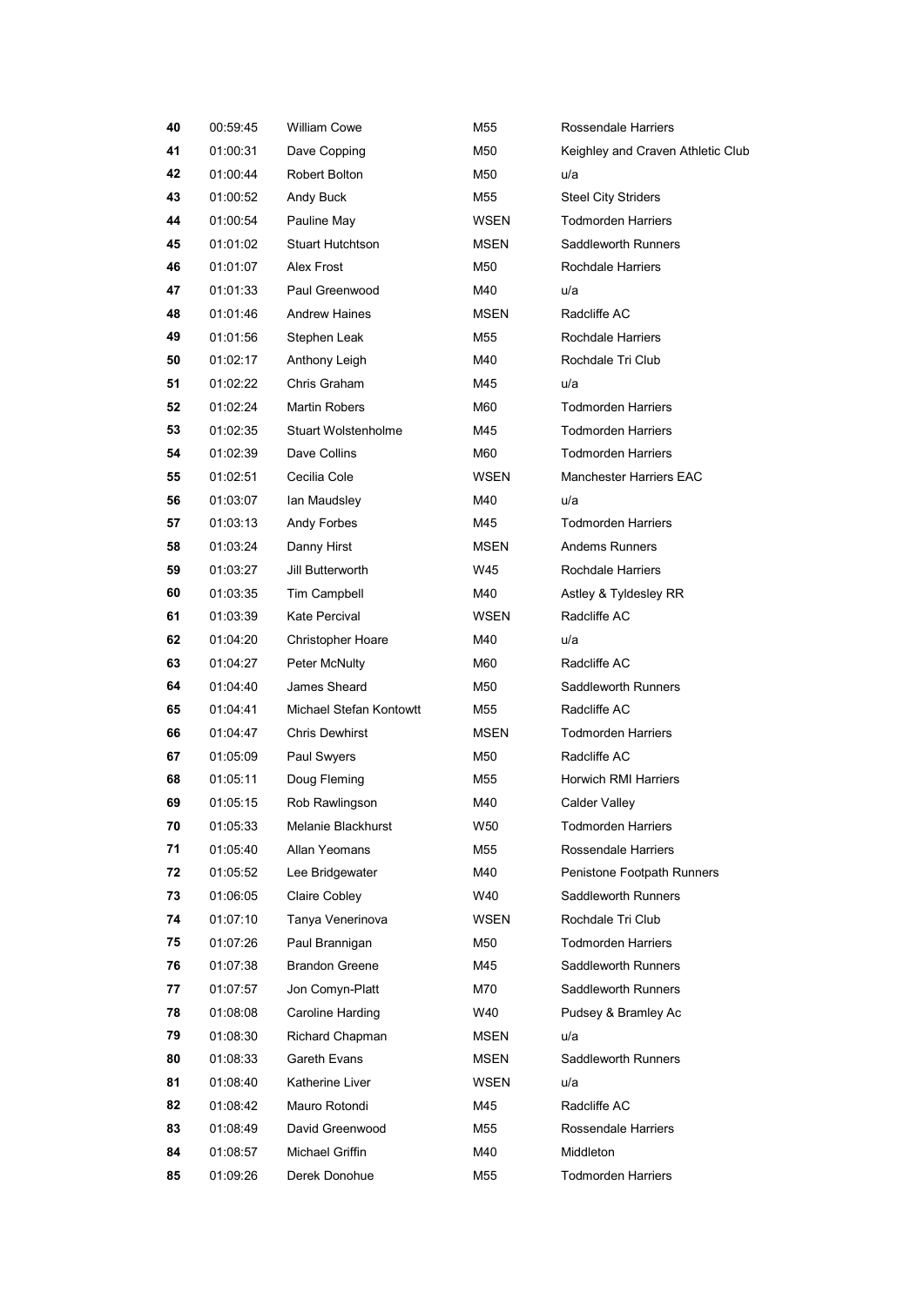| 86  | 01:10:00 | John Andrew            | M40         | Radcliffe AC                      |  |
|-----|----------|------------------------|-------------|-----------------------------------|--|
| 87  | 01:10:16 | Pablo Vasquez Campo    | M40         | Keighley and Craven Athletic Club |  |
| 88  | 01:10:25 | Peter S. Nuttall       | M55         | Rossendale Harriers               |  |
| 89  | 01:10:35 | Julie Gardner          | W55         | Macclesfield                      |  |
| 90  | 01:10:37 | lan Wroe               | M45         | u/a                               |  |
| 91  | 01:11:07 | Paul Collinge          | M60         | Middleton                         |  |
| 92  | 01:11:15 | Mark Bowden            | M40         | Saddleworth Runners               |  |
| 93  | 01:11:43 | Jeff Miller            | M45         | Meltham AC                        |  |
| 94  | 01:12:11 | Jeff Hignet            | M65         | Rossendale Harriers               |  |
| 95  | 01:12:11 | Mark Garner            | M45         | Radcliffe AC                      |  |
| 96  | 01:12:46 | Dave Culpan            | M55         | Stainland Lions                   |  |
| 97  | 01:13:07 | Martin Hodgson         | M50         | Saddleworth Runners               |  |
| 98  | 01:13:10 | Ruth Hutchtson         | W40         | Saddleworth Runners               |  |
| 99  | 01:13:28 | Jan Needham            | W65         | Rochdale Harriers                 |  |
| 100 | 01:13:44 | Shirley Tlersley       | W50         | Saddleworth Runners               |  |
| 101 | 01:14:13 | Rachel Haslam          | WSEN        | Astley & Tyldesley RR             |  |
| 102 | 01:14:36 | Richard Blakeley       | M75         | <b>Todmorden Harriers</b>         |  |
| 103 | 01:14:55 | Anne Milner            | W50         | <b>Wharfedale Harriers</b>        |  |
| 104 | 01:15:00 | Craig Sutherland       | M60         | Middleton                         |  |
| 105 | 01:15:10 | Jane Hodgson           | W45         | Saddleworth Runners               |  |
| 106 | 01:15:15 | Michelle Fuller        | W45         | <b>Todmorden Harriers</b>         |  |
| 107 | 01:15:24 | Susie Hirst            | W45         | Rochdale Harriers                 |  |
| 108 | 01:15:36 | Tracey Hodgson         | WSEN        | Keighley and Craven Athletic Club |  |
| 109 | 01:15:46 | John Lauelle           | M55         | Rossendale Harriers               |  |
| 110 | 01:16:31 | Natalie Williams       | WSEN        | Rochdale Tri Club                 |  |
| 111 | 01:16:34 | Mark Wolfenden         | M50         | Radcliffe AC                      |  |
| 112 | 01:16:37 | John Charles Heathcote | M60         | Saddleworth Runners               |  |
| 113 | 01:17:52 | Suzanne Darche         | W45         | Saddleworth Runners               |  |
| 114 | 01:18:12 | <b>Adrian Walby</b>    | M45         | u/a                               |  |
| 115 | 01:18:19 | Catherine Elvin        | WSEN        | <b>Todmorden Harriers</b>         |  |
| 116 | 01:18:33 | Kevin McGiluray        | M60         | Rochdale Tri Club                 |  |
| 117 | 01:19:15 | John Lee               | M55         | <b>Todmorden Harriers</b>         |  |
| 118 | 01:19:37 | John Richards          | M50         | u/a                               |  |
| 119 | 01:20:26 | Jacqueline Ellityorn   | W45         | Chorley Athletic & Tri Club       |  |
| 120 | 01:21:07 | Steven Hewitt          | M60         | <b>Holmfirth Harriers</b>         |  |
| 121 | 01:21:27 | Graham Schofield       | M65         | Chorley Athletic & Tri Club       |  |
| 122 | 01:21:37 | Monica Boland          | W45         | Saddleworth Runners               |  |
| 123 | 01:22:34 | Kathryn Saville        | W45         | Saddleworth Runners               |  |
| 124 | 01:24:16 | Charlie Barlow         | M60         | Saddleworth Runners               |  |
| 125 | 01:24:31 | Mark Ferguson          | <b>MSEN</b> | u/a                               |  |
| 126 | 01:25:03 | Susanne Andrew         | W45         | Radcliffe AC                      |  |
| 127 | 01:25:06 | Craig Wellens          | M45         | u/a                               |  |
| 128 | 01:25:08 | Rose Rowson            | W60         | Middleton                         |  |
| 129 | 01:25:20 | Tony Greene            | M70         | Saddleworth Runners               |  |
| 130 | 01:25:49 | Chloe Hirst            | <b>WU21</b> | Rochdale Harriers                 |  |
| 131 | 01:26:25 | Janet Haworth          | W55         | Rossendale Harriers               |  |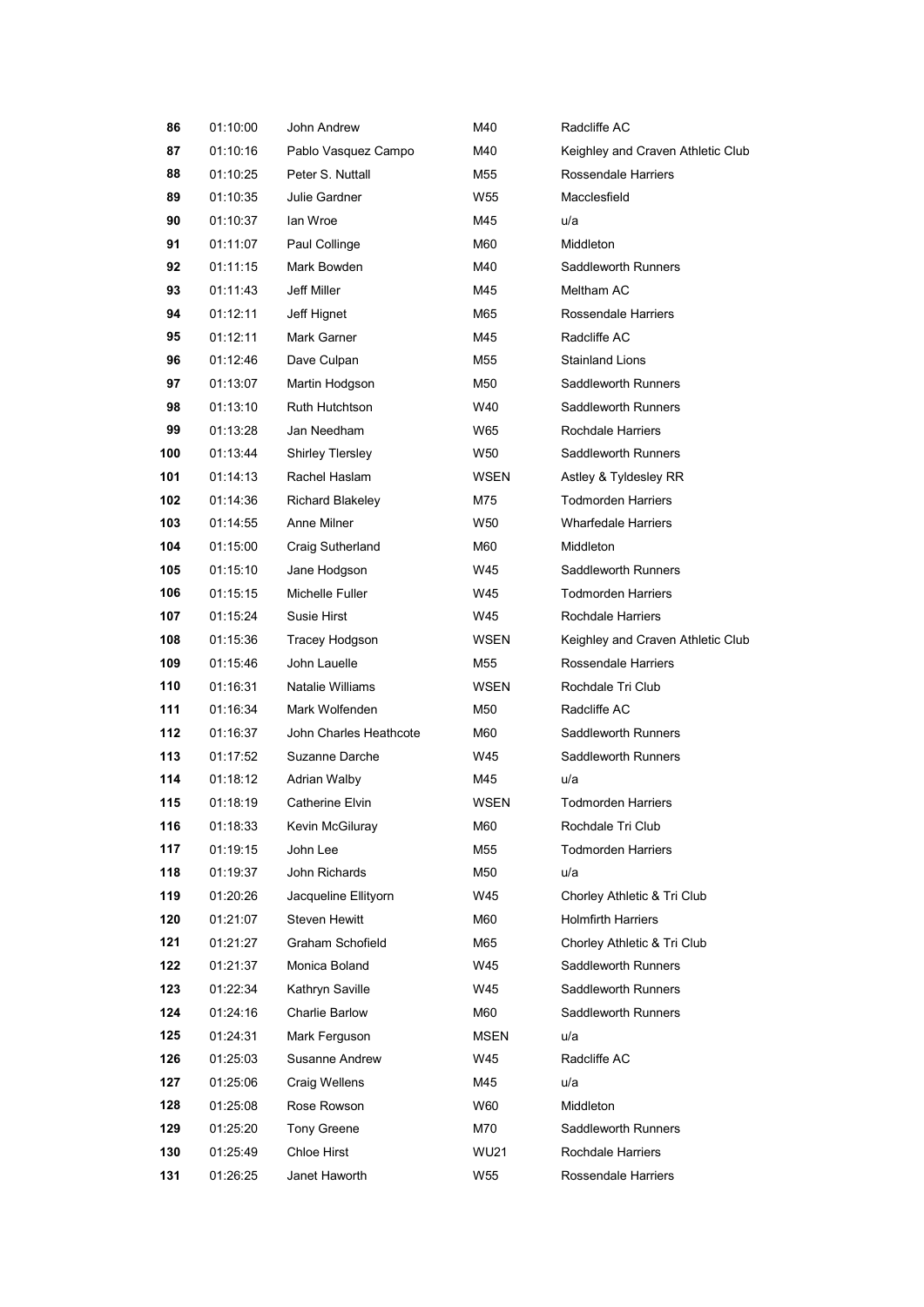| 132 | 01:27:07 | Sissel Lundberg-Bury  | W50             | Rossendale Harriers   |
|-----|----------|-----------------------|-----------------|-----------------------|
| 133 | 01:27:34 | Sheila McNutty        | W70             | Radcliffe AC          |
| 134 | 01:32:31 | Lisa Miles            | W45             | Littleborough Runners |
| 135 | 01:32:45 | Karen Marie Conduit   | W60             | Rochdale Harriers     |
| 136 | 01:32:57 | Laura Fitten          | WSEN            | Rochdale Harriers     |
| 137 | 01:33:01 | Kay Campbell          | W40             | Astley & Tyldesley RR |
| 138 | 01:33:26 | Nicola Smith          | W40             | Rochdale Harriers     |
| 139 | 01:35:04 | Stephen Bostock       | M55             | Littleborough Runners |
| 140 | 01:37:38 | <b>Phil Martin</b>    | M75             | Bowland               |
| 141 | 01:40:29 | <b>Brenda Roberts</b> | W70             | Saddleworth Runners   |
| 142 | 01:41:39 | Catherine Univin      | W <sub>50</sub> | Rochdale Harriers     |